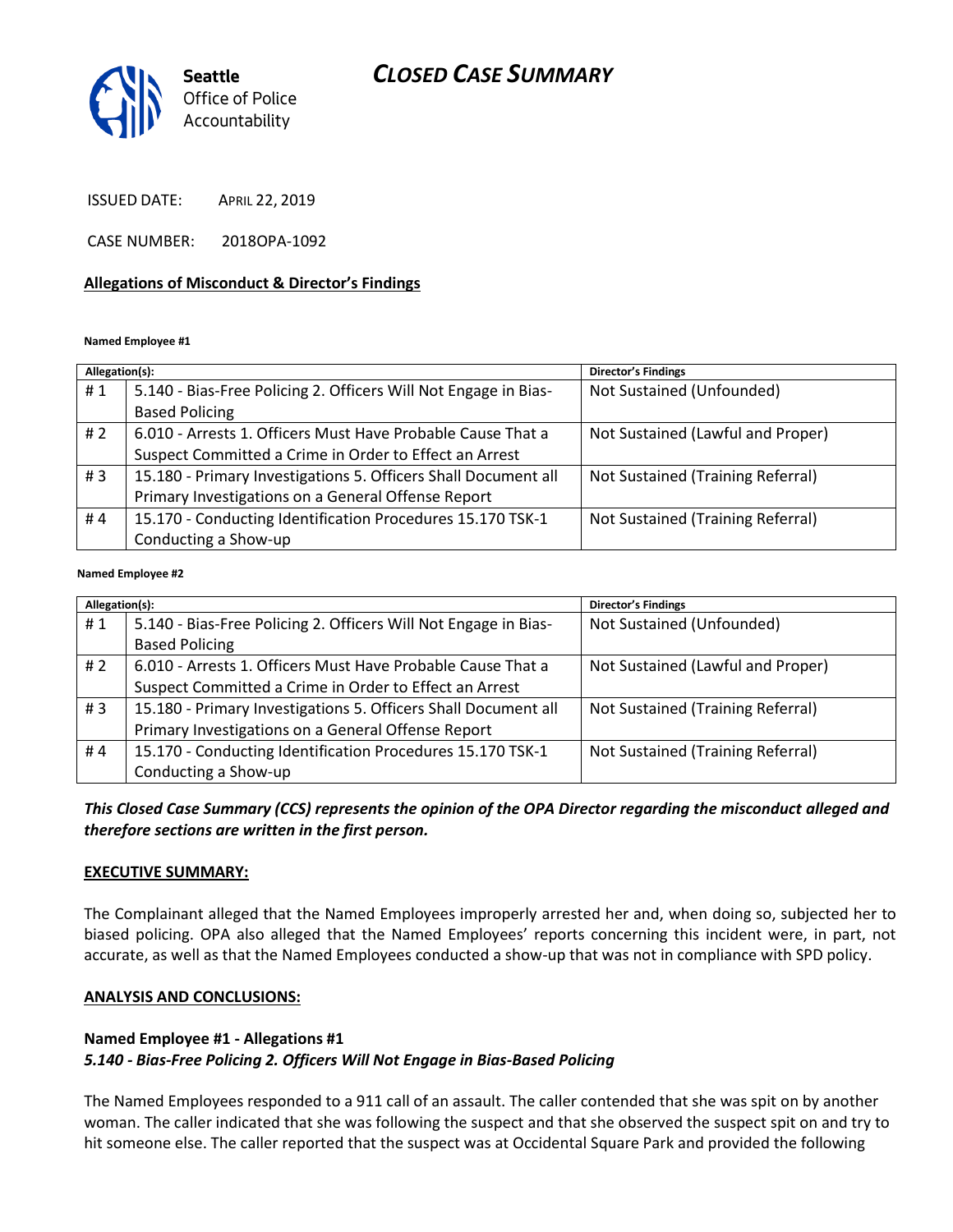description: Black female, 20-30 years old, 5'6'' to 5'10'', thin to medium build, short hair, and wearing a light green rain jacket.

The caller was contacted at the scene by the Named Employees. She told them that the suspect had spit in her mouth. She stated that the suspect was wearing a light green jacket, jeans, and had short hair. She pointed towards the direction of Occidental Square Park and stated that the suspect went there. The Named Employees walked in that direction and heard a woman's voice yelling. Named Employee #1 (NE#1) referenced hearing the yelling and the victim, who was still with them at the time, confirmed that the suspect had been "freaking out." The officers determined that the source of the noise was a woman who was seated on the stairs in the vestibule of a building. She was a Black woman, wearing what appeared to be a light grey jacket with the hood pulled over her head. The officers made contact with the woman, who was later identified as the Complainant. NE#1 informed her that it had been reported that someone matching her description spat in the victim's face. The Complainant denied doing so. At that point, the victim walked by the Complainant, looked at her, and stated "that's her." The officers then placed the Complainant under arrest for assault.

They placed the Complainant into handcuffs and walked her back to the patrol vehicle. Named Employee #2 (NE#2) searched her incident to arrest and the officers seated her inside the patrol vehicle. During that time, the Complainant was upset and repeatedly stated that she did not spit on anyone. She further stated that she had been arrested based on her race.

The officers called a Sergeant to the scene to screen the incident and to investigate the allegation of bias. The Sergeant did so, which included speaking with the Complainant. The Complainant reiterated to the Sergeant her belief that she had been subjected to biased policing and was falsely arrested. The Complainant was then transported from the scene to the King County Jail.

Shortly thereafter, the victim again called 911 and indicated that she may have incorrectly identified the Complainant as the suspect. She said that she now observed the suspect in the park. The Sergeant went to the King County Jail and ensured that the Complainant was released from custody. He further arranged for her to be transported from the King County Jail to a location of her choosing.

At the time she was released from custody, the Complainant did not ask for an OPA complaint to be filed regarding this incident. This was the case even though she had earlier alleged that her arrest was inappropriate and based on bias. However, the Sergeant screened this matter with OPA and, after that screening, the collective decision was made that an OPA referral and further review was appropriate. As such, this investigation ensued.

SPD policy prohibits biased policing, which it defines as "the different treatment of any person by officers motivated by any characteristic of protected classes under state, federal, and local laws as well other discernible personal characteristics of an individual." (SPD Policy 5.140.) This includes different treatment based on the race of the subject. (*See id*.)

While it cannot be disputed that the Complainant was arrested when she did not actually commit a crime, this was based on a faulty identification provided by the victim, not by intentional misconduct on the part of the Named Employees. Their decision to take the Complainant into custody was not based on the Complainant's race but was, instead, due to an error on the part of the victim. For these reasons, I do not find that there is sufficient evidence to determine that the Named Employees engaged in biased policing. As such, I recommend that this allegation be Not Sustained – Unfounded as against both Named Employees.

Recommended Finding: **Not Sustained (Unfounded)**

# **Named Employee #1 - Allegation #2**

*6.010 - Arrests 1. Officers Must Have Probable Cause That a Suspect Committed a Crime in Order to Effect an Arrest*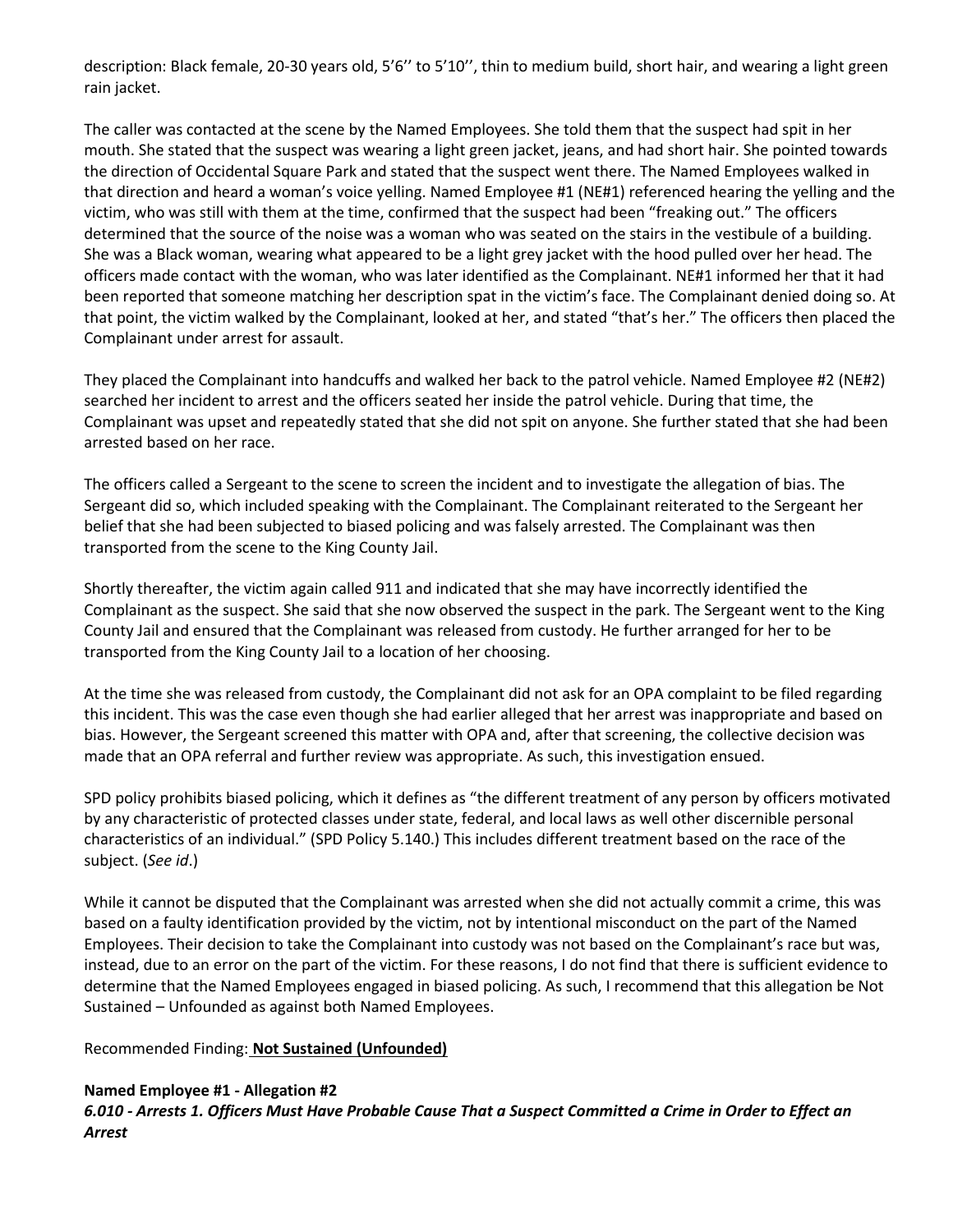Based on a review the Department video, the Complainant did not perfectly match the description of the suspect. Notably, she was wearing a grey not a green jacket and she did not appear to be 20-30 years old. However, as the officers contended, it was possible that the description of the suspect by the victim was imperfect. Both officers stated that this is common with eyewitness and OPA concurs that, in its experience, victims in high-stress, quickoccurring situations often do not get all of the details of a suspect description correct. I agree with the officers that, given how near the Complainant was to the scene, the closeness of her appearance to the provided description, and the fact that she was yelling at the time the officers approached her, it was reasonable for them to have believed that she was the suspect and to have made contact with her to investigate this possibility. Moreover, when the victim walked by and identified the Complainant as the perpetrator, this gave the officers probable cause to place the Complainant under arrest.

While it was later established that the Complainant was not the perpetrator and, as a result, the Complainant's liberty was curtailed when she had committed no crime, this does not yield the arrest infirm. What is determinative is whether the officers reasonably believed that they had probable cause at the time of the arrest. Here, I find that they did. For these reasons, I recommend that this allegation be Not Sustained – Lawful and Proper as against both Named Employees.

# Recommended Finding: **Not Sustained (Lawful and Proper)**

#### **Named Employee #1 - Allegation #3**

# *15.180 - Primary Investigations 5. Officers Shall Document all Primary Investigations on a General Offense Report*

From a review of the General Offense Report, it appears that the statements for NE#1 and NE#2 are identical and both are written from NE#2's first-person perspective. However, NE#1 signed the statement attributed to him even though it appears that he did not write it. This was not addressed during NE#1's OPA interview and, as a result, I do not know why and/or how he made this error. Ultimately, he was responsible for ensuring the accuracy of his report and he did not do so here. That being said, I believe that this was a mistake rather than intentional misconduct and, accordingly, I recommend that NE#1 receive the below Training Referral.

• **Training Referral**: NE#1 should be reminded of the importance of ensuring the accuracy of his reports. Specifically, with regard to his report in this case, NE#1 should be counseled concerning his affirmation that a report that he did not appear to write was a true and accurate representation of the law enforcement actions that he took. This retraining and associated counseling should be documented and this documentation should be maintained in an appropriate database.

#### Recommended Finding: **Not Sustained (Training Referral)**

# **Named Employee #1 - Allegations #4** *15.170 - Conducting Identification Procedures 15.170 TSK-1 Conducting a Show-up*

SPD Policy 15.170-TSK-1 governs conducting a show-up. It sets forth eight steps that officers are required to perform when doing so.

Based on a review of the Department video of this incident, OPA concludes that the Named Employees conducted a show-up. However, they failed to complete the majority of the steps itemized by the policy when they did so. As such, the show-up was technically not in compliance with policy. That being said, I recommend that the Named Employees receive Training Referrals rather than Sustained findings. I reach this decision for several reasons. First, this is a fairly esoteric policy that the officers may never have applied before. Second, the officers acknowledged that the show-up that they conducted in this case was imperfect, recognized what they could have done better, and explained how they would avoid similar mistakes in the future. Third, in OPA's opinion, this constitutes a mistake and a minor performance issue, not intentional misconduct.